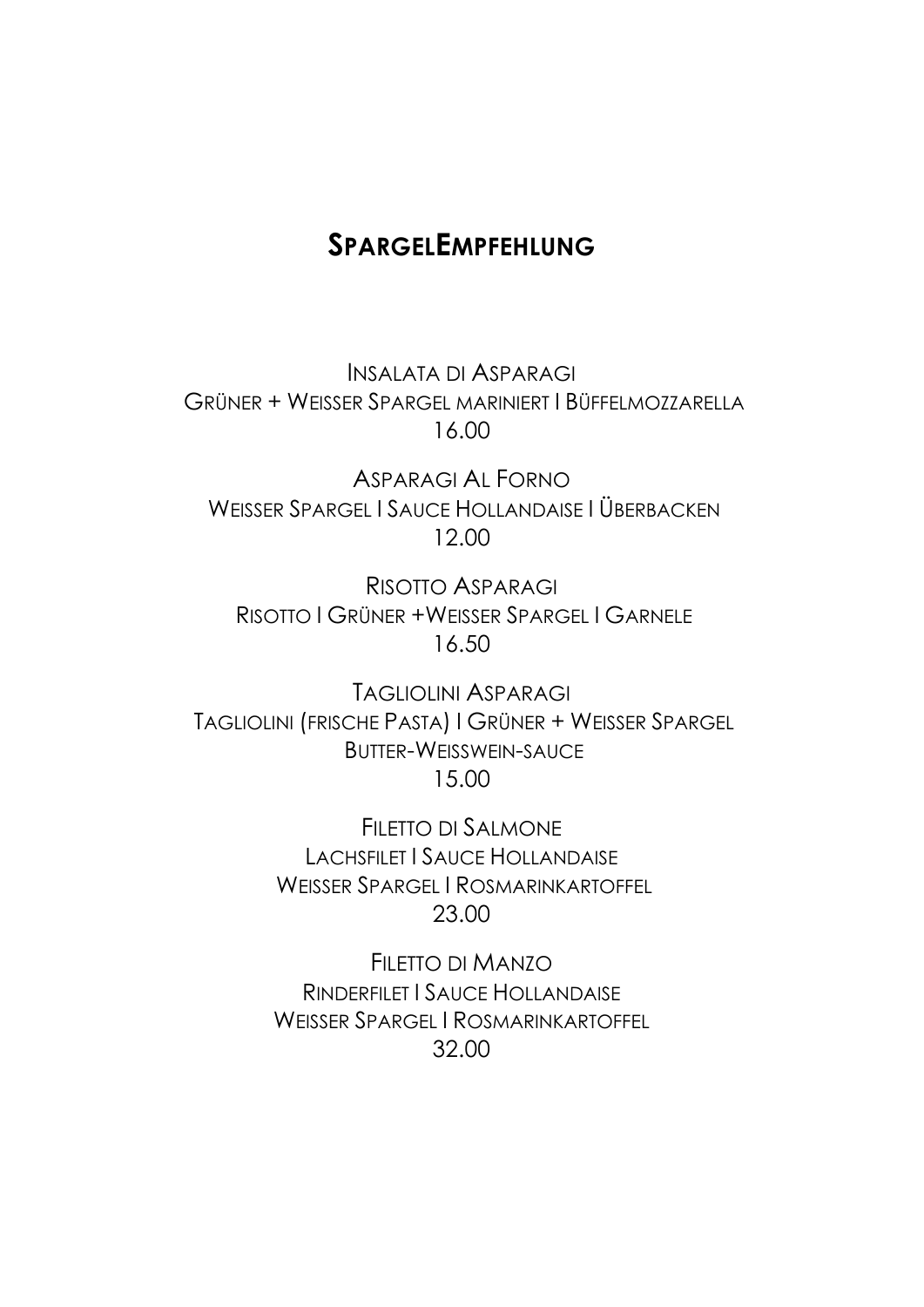# **ZUPPA**

Suppe

CREMA DI POMODORO **TOMATENCREMESUPPE**  $6.50$ 

### **INSALATA**

OLIO E PANE **BROTKORB I ÖLIVENÖL** 4.50

**INSALATA TONNO** THUNFISCH | ROTE ZWIEBEL | KAPERN 13.00

> **INSALATA GAMBERI GARNELE** 17.00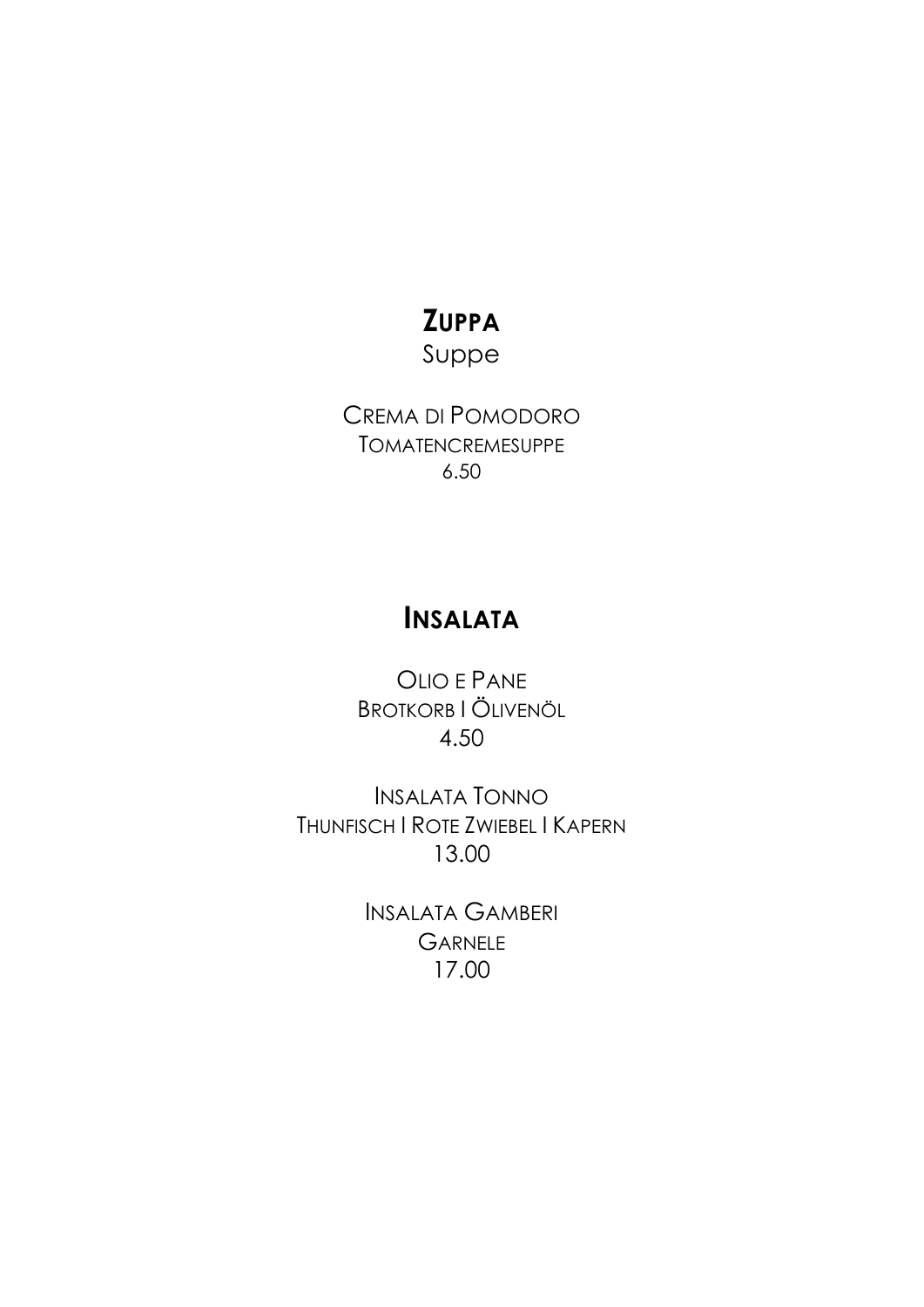# **ANTIPASTO**

**VORSPEISE** 

FRITTO MISTO DI MARE FRITTIERTE MEERESFRÜCHTE 20.00

CAPRESE DI BUFALA BÜFFELMOZZARELLA I TOMATE 11.00

CARPACCIO DI BARBABIETOLA ROTE BEETE CARPACCIO I ZIEGENKÄSE KARAMELLISIERT I WALNÜSSE 13.00

> CARPACCIO DI MANZO RINDFLEISCHSCHEIBEN I RUCOLA I PARMESAN 14.00

VITELLO TONNATO CLASSICO KALBFLEISCHSCHEIBEN I THUNFISCHSAUCE I KAPERNÄPFEL 13.00

> TARTARE DI TONNO THUNFISCHTATAR I PASSIONSFRUCHT 17.50

PULPO ALLA GRIGLIA PULPO VOM GRILL I SEEALGE I RADICCHIO 18.00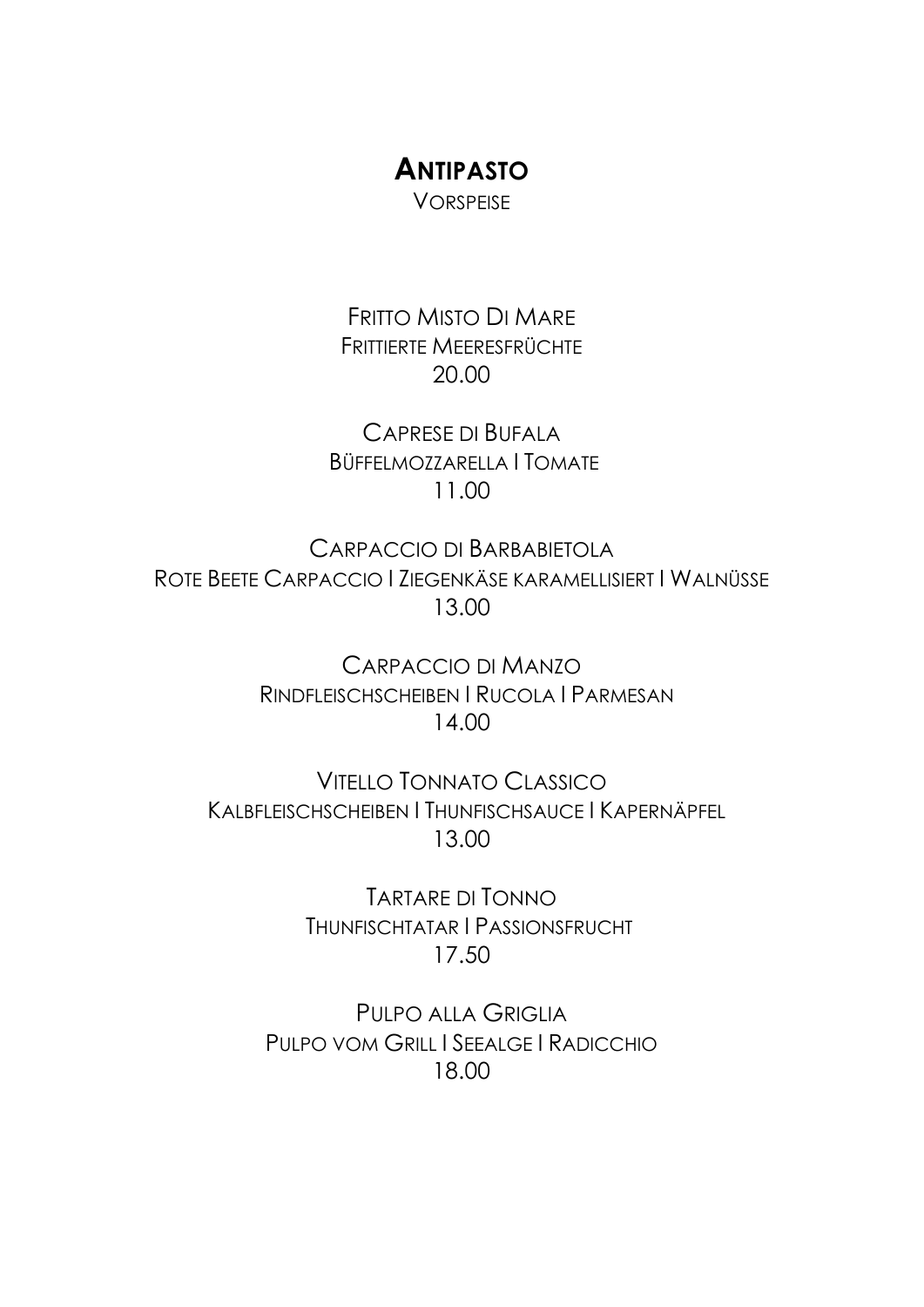### **PRIMI PIATTI**

ZWISCHENGANG

GNOCCHI DI BUFALA GNOCCHI I BÜFFELMOZZARELLA I TOMATENSAUCE 13.00

SPAGHETTI AGLIO E OLIO CON GAMBERI SPAGHETTI I OLIVENÖL-KNOBLAUCH I GARNELE 16.00

> PENNE MANZO PENNE I ROASTBEEF I TOMATENSAUCE 15.00

RAGOUT EMILIANA TAGLIOLINI (FRISCHE PASTA)I RAGOUT EMILIANA KALB- UND RINDFLEISCH RAGOUT 13.00

GIRASOLE ALLA RICOTTA FRISCHE RIESEN - TEIGTASCHEN GEFÜLLT MIT RICOTTA 16.50

> TAGLIOLINI SALMONE FRISCHE TAGLIOLINI I RÄUCHERLACHS 15.00

TAGLIOLINI TARTUFFO TAGLIOLINI (FRISCHE PASTA) I SCHWARZER TRÜFFEL 18.00

GLUTENFREIE NUDELN AUFPREIS 2 €